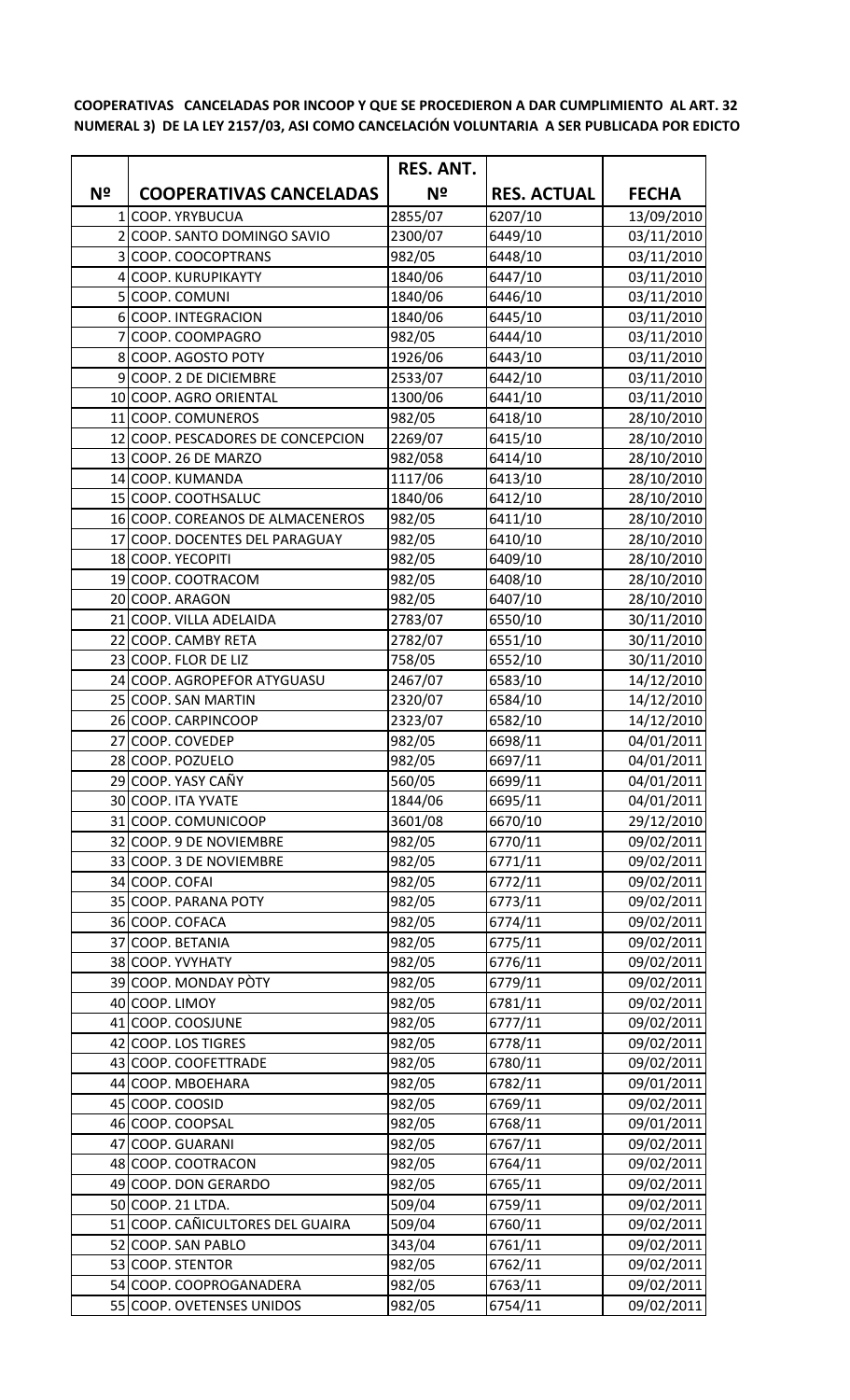| 56 COOP. CHE PUEBLO PORA                       | 509/04   | 6755/11  | 09/02/2011 |
|------------------------------------------------|----------|----------|------------|
| 57 COOP. ALFA Y OMEGA                          | 509/04   | 6756/11  | 09/02/2011 |
| 58 COOP. YBYRA PORA                            | 509/04   | 6757/11  | 09/02/2011 |
| 59 COOP. EDUCADORES DEL ALTO PARANA            | 509/04   | 6758/11  | 09/02/2011 |
| 60 COOP. COOPY                                 | 509/04   | 6766/11  | 09/02/2011 |
| 61 COOP. CONFECCIONISTA                        | 982/05   | 6751/11  | 09/02/2011 |
| 62 COOP. LA RUTA                               | 982/05   | 6750/11  | 09/02/2011 |
| 63 COOP. EDUCOPAR                              | 982/05   | 6749/11  | 09/02/2011 |
| 64 COOP. EMPRECOOP                             | 982/05   | 6747/11  | 09/02/2011 |
| 65 COOP. CEPB                                  | 982/05   | 6746/11  | 09/02/2011 |
| 66 COOP. ODONCOOP                              | 982/05   | 6745/11  | 09/02/2011 |
| 67 COOP. 30 DE ABRIL                           | 982/05   | 6744/11  | 09/02/2011 |
| 68 COOP. LOS NAGALES                           | 982/05   | 6752/11  | 09/02/2011 |
| 69 COOP. HELICE                                | 982/05   | 6753/11  | 09/02/2011 |
| 70 COOP. SANTA ROSA                            | 982/05   | 6748/11  | 09/02/2011 |
| 71 COOP. ESCOLAR JEJUI                         | 982/05   | 6803/11  | 17/02/2011 |
| 72 COOP. FELICIDAD                             | 982/05   | 6805/11  | 17/02/2011 |
| 73 COOP. CALLE BERTONI                         | 982/05   | 6802/11  | 17/02/2011 |
| 74 COOP. OLEROS DEL SUR                        | 982/05   | 6801/11  | 17/02/2011 |
| 75 COOP. COOPROF                               | 2325/07  | 6806/11  | 17/02/2011 |
| 76 COOP. RIO JEJUI                             | 982/05   | 6804/11  | 17/02/2011 |
| 77 COOP. ALMACENEROS Y AFINES                  | 1.201/05 | 6.887/11 | 08/03/2011 |
| 78 COOP. BETHARRAM                             | 2516/07  | 6.898/11 | 08/03/2011 |
| 79 COOP. VECINOS UNIDOS                        | 1.840/06 | 6.882/11 | 08/03/2011 |
| 80 COOP. GLORIA MARIA                          | 124/01   | 6.890/11 | 08/03/2011 |
| 81 COOP. MERCEDENCE                            | 696/05   | 6.888/11 | 08/03/2011 |
| 82 COOP. APICOLA DEL PY.                       | 2.322/07 | 6.881/11 | 08/03/2011 |
| 83 COOP. ARCOBOL                               | 982/05   | 6.889/11 | 08/03/2011 |
| 84 COOP. PARAPITI                              | 2.632/07 | 6.883/11 | 08/03/2011 |
| 85 COOP. VIRGEN DE LA AURORA                   | 560/05   | 6.896/11 | 08/03/2011 |
| 86 COOP. YKUA SAN PEDRO                        | 2.311/07 | 6.891/11 | 08/03/2011 |
| 87 COOP. CERAMISTAS UNIDOS DE ITAPUA 2.188/07  |          | 6.894/11 | 08/03/2011 |
| 88 COOP. MBOI CA'E                             | 2.324/07 | 6.895/11 | 08/03/2011 |
| 89 COOP. KUARAHY                               | 6131/10  | 6.897/11 | 08/03/2011 |
| 90 COOP. GUAPO'Y                               | 611/05   | 7.014/11 | 31/03/2011 |
| 91 COOP. COENCO                                | 611/05   | 7.015/11 | 31/03/2011 |
| 92 COOP. POJOAPY                               | 611/05   | 7.016/11 | 31/03/2011 |
| 93 COOP. G-5                                   | 1.065/05 | 7.017/11 | 31/03/2011 |
|                                                |          |          |            |
| 94 COOP. CARISMATICA                           | 6.132/10 | 7.018/11 | 31/03/2011 |
| 95 COOP. JEPO PYHY                             | 362/05   | 7.056/11 | 08/04/2011 |
| 96 COOP. ISABEL LA CATOLICA                    | 1.431/06 | 7.055/11 | 08/04/2011 |
| 97 COOP. AMICOOM                               | 1.362/06 | 7.054/11 | 08/04/2011 |
| 98 COOP. CAMPO GRANDE                          | 228/04   | 7.053/11 | 08/04/2011 |
| 99 COOP. COOPESAE                              | 119/04   | 7.057/11 | 08/04/2011 |
| 100 COOP. ANIKE JAJOHEJA                       | 3398/08  | 7.058/11 | 11/04/2011 |
| 101 COOP. MARACANA                             | 513/04   | 7.060/11 | 11/04/2011 |
| 102 COOP. COLONIA ANAHI                        | 513/04   | 7.061/11 | 11/04/2011 |
| 103 COOP. ARTE MARCIALISTAS KUN FU TAO 1980/06 |          | 7.072/11 | 12/04/2011 |
| 104 COOP. CANINDEYU POTY                       | 560/05   | 7.059/11 | 11/04/2011 |
| 105 COOP. PROD. DE CALZ. DE ITAGUA             | Volunt.  | 7.077/11 | 13/04/2011 |
| 106 COOP. KUIMBA'E JHA KUÑA                    | Volunt.  | 7136/11  | 29/04/2011 |
| 107 COOP. TIPICOS DE PDTE. FRANCO              | 982/05   | 7137/11  | 29/04/2011 |
| 108 COOP. COCAR                                | 342/04   | 7149/11  | 29/04/2011 |
| 109 COOP. KATUETE                              | 611/05   | 7148/11  | 29/04/2011 |
| 110 COOP. PANAMBI 69                           | 603/05   | 7142/11  | 29/04/2011 |
| 111 COOP. RELOITE                              | 982/05   | 7141/11  | 29/04/2011 |
| 112 COOP. DOCENTES PARANAENSES                 | 2193/07  | 7140/11  | 29/04/2011 |
| 113 COOP. COOFETAUDEB                          | 2191/07  | 7139/11  | 29/04/2011 |
| 114 COOP. TEMBIAPORA                           | 982/05   | 7138/11  | 29/04/2011 |
| 115 COOP. 10 DE SETIEMBRE                      | 513/05   | 7221/11  | 13/05/2011 |
| 116 COOP. PAJAGUAY                             | 982/05   | 7222/11  | 13/05/2011 |